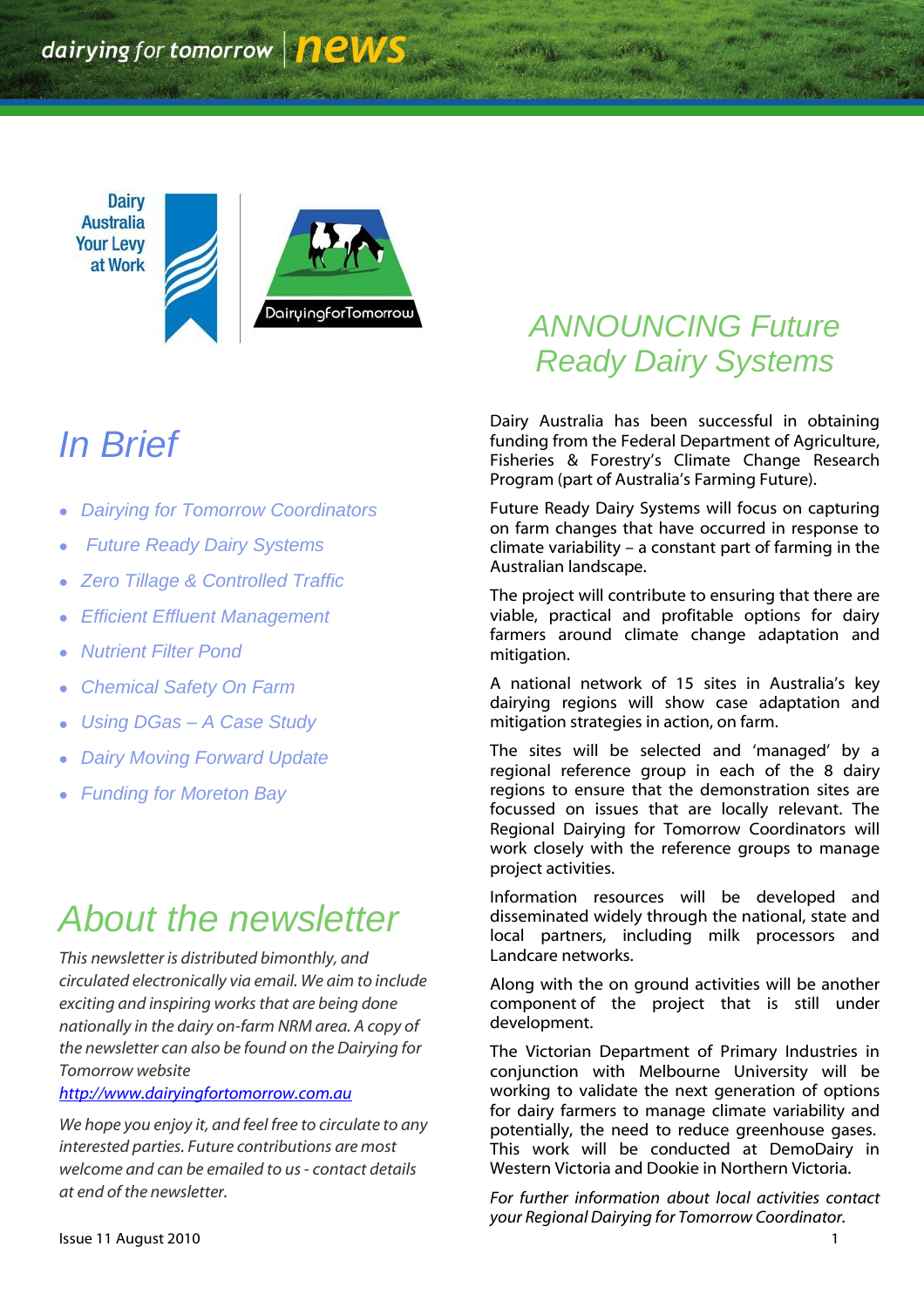## *DfT Staff Update*



*L – R: Rachel Brown (Tasmania), Scott Birchall (Murray Region, Victoria), Sam Taylor (Western Australia)*

### *Western Australia*

In the west, Sam Taylor has taken on the Dairying for Tomorrow role. Sam is a consulting agronomist who works with farmers in the South West of the state. He has extensive experience in providing technical advice on crops and pastures, grazing systems, fertiliser management and animal production in a farming systems context.

Co-ordinating the Nutrient Management Systems project during 2009, Sam helped farmers identify changes that could be made to their fertiliser programs, many of which resulted in considerable \$/ha savings. More recently Sam has been working on increasing the use of effluent on farm.

Sam can be contacted on 0429332593 or email sam@agvivo.com.au

### *Murray Region, Victoria*

Scott Birchall has taken on the Dairying for Tomorrow Regional Coordinator role for Murray Dairy. Scott is an agricultural engineer and has worked on a range of dairy projects over the last 16 years covering areas such as environmental management plans, irrigation system design, and the development of feed pads. He was one of the authors of the Effluent and Manure Management Database and has recently been supporting NCDEA and DPI Victoria to deliver training for service providers in effluent system design.

In the short term, Scott is looking forward to kicking-off the Future Ready Dairy Systems for the Murray Dairy region.

Scott can be contacted on 03 5821 0603, 0458 210 604, or scottb@agsystems.com.au

### *Tasmania*

Dairying for Tomorrow has a new face in Tasmania. Rachel Brown has taken over from Mark Smith. She has joined the team to deliver the Tasmanian component of Dairy Australia's 'Future Ready Dairy Systems" Project. Rachel will be working closely with Mark Smith at DairyTas and her Regional Reference Group to assist Tasmanian dairy farmers develop their resilience and adaptive capacity for change.

Rachel is an agricultural consultant, working with Agricultural Resource Management. She works on a range of natural resource management, climate change and water resource projects and has a strong background in agricultural research, extension and training. Rachel lives at Port Sorell on the NW Coast of Tasmania with her husband and two children. She loves the Tasmanian wilderness, bushwalking and mountain biking and enjoys gardening, cooking and reading.

Contact Rachel on 0419 528 428 or email [rbrown@agrm.com.au](mailto:rbrown@agrm.com.au)

### *Queensland – Zero Tillage & Controlled Traffic*

Controlled traffic and zero tillage were the focus of a Dairying Better "n Better field day at the Mullins family dairy farm, east of Allora recently.

Farmers came to see the changes Andrew and Chris Mullins have made to their operation, and to hear from controlled traffic farming (CTF) and zero tillage specialist, Mr Tim Neale.

The Mullins brothers milk 160 Holstein cows on their 340ha property. It's a successful partnership in which daily milk production ranges between 29L to 31L.

The milkers are fed a total mixed ration, and the operation relies heavily on home grown silage based on corn, oats and barley. Producing silage and forage involves several passes of heavy machinery and the removal of large amounts of organic material leaving the soil bare and compacted, leading to a whole range of problems.

Andrew and Chris were experiencing difficulties with their sloping country 'washing away', requiring them to continually push up banks in the aftermath of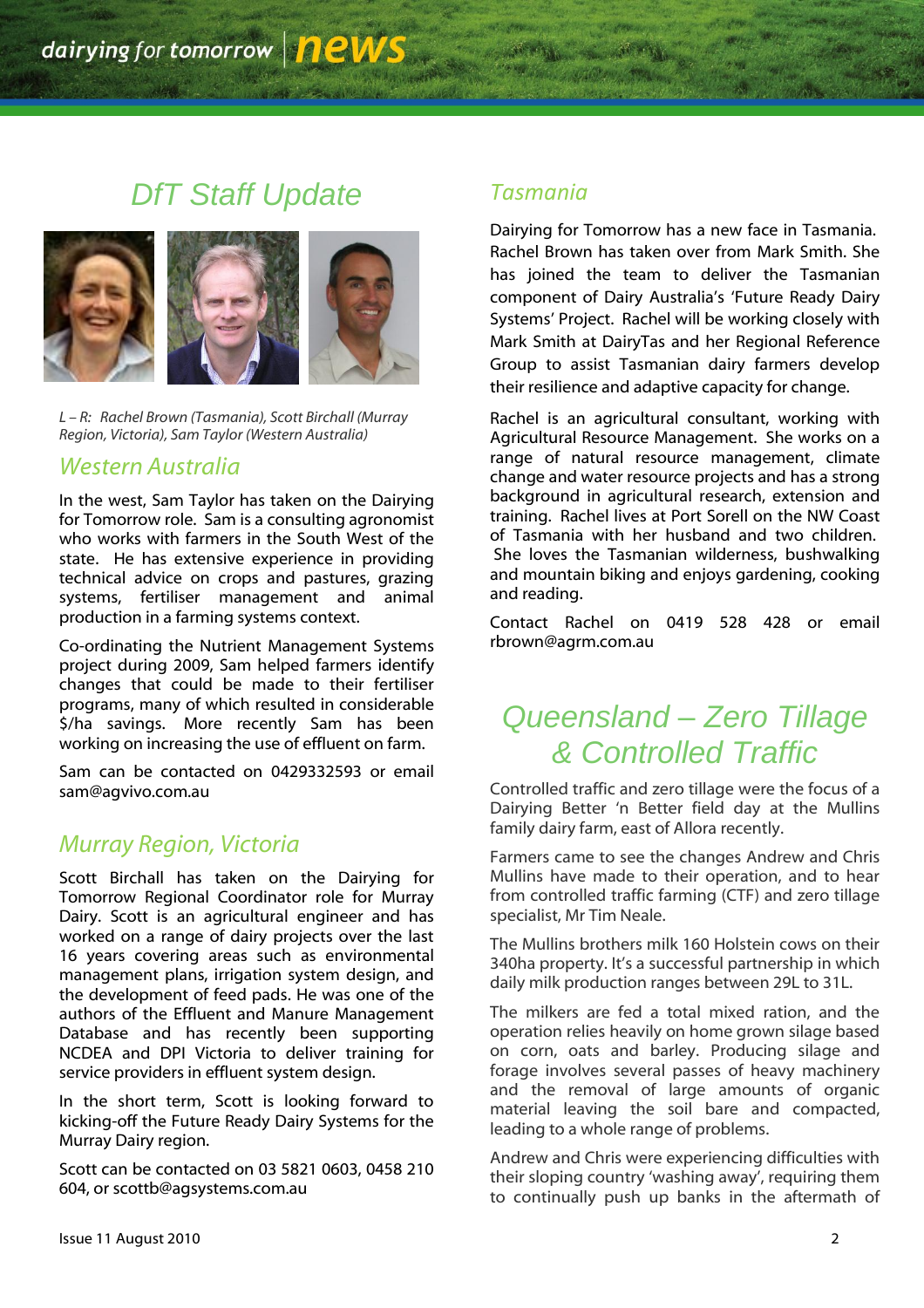summer storms. "But there's not much fun in spending money doing that all the time," Chris said.

Increased runoff and poorer infiltration rates also meant less soil water was being stored for subsequent crops. The challenge was to develop a system that improved soil condition and reduced erosion on the sloping country.

When the Mullins family felt the need to upgrade their machinery and farming system they turned to controlled traffic farming specialist Tim Neale for advice.

After discussing the issues with Andrew and Chris, Tim used GPS technology to prepare a contour map and a controlled traffic layout for the farm. The aim was to have all wheels running on the same tracks to save fuel and to keep the soil in good condition for crops. A 6m wide system based on 2m wheel centres was selected for the Mullins situation. Fortunately the 18.5m boom spray fitted the system perfectly, and the tractor wheels were easily adjusted to 2m.



*Above: Field Day Attendees inspect new equipment at the Mullins family dairy farm, east of Allora.*

Andrew and Chris purchased a new Excel no-till planter. The planter is a key element in any move to adopting zero tillage and CTF. Tim Neale believes the benefits from zero tillage and CTF combined far outweigh the initial set up costs, and on his calculations the Mullins brothers will be in front within a year.

Andrew and Chris are planning to introduce GPS guidance in the future to further improve farming efficiencies.

The Mullin"s received assistance through the Queensland Dairy NRM Program to assist with the implementation of the zero tillage and CTF system. Funding was received through the Condamine Alliance under the Caring for Our Country program.

*Further information from Rick Kowitz 0732362955 or email rkowitz@dairypage.com.au*

## *Calculating Your Emissions Can Make a Difference*

#### Key points

- Production improvement options are linked to greenhouse gas emissions reduction.
- The dairy industry greenhouse gas calculators is available online www.dairyingfortomorrow.com
- Consider emissions reduction options that lead to productivity gains or have cost benefits.

Trevor Thomas from Longwarry, Victoria has run his family's farm since 1992. A third generation dairy farmer, Trevor accepts that climate change is a reality, and sees both adapting to a drier and warmer climate and understanding the sources of greenhouse gas emissions on his farm as critical to managing his business risk.

Trevor has been adapting his practices to help manage the changing conditions on his 150 hectare property where he milks 200 cows. "The bottom line is if you don't get the rain, you don't get the grass". As a result Trevor has developed a range of strategies in pasture and crop management to help manage climate variability.

Trevor has undertaken a greenhouse emissions calculation, in order to understand the emissions profile of his farm. Greenhouse gas emissions are essentially a loss of energy from the farming system, and if conserved can increase production efficiency on farm. Trevor said that it is "unlikely that I am carbon neutral" and wanted to test this assumption.

The emissions profile on Trevor's farm was calculated using the Dairy Greenhouse Abatement Strategies (DGAS) calculator, available on the Dairying for Tomorrow website. DGAS allows dairy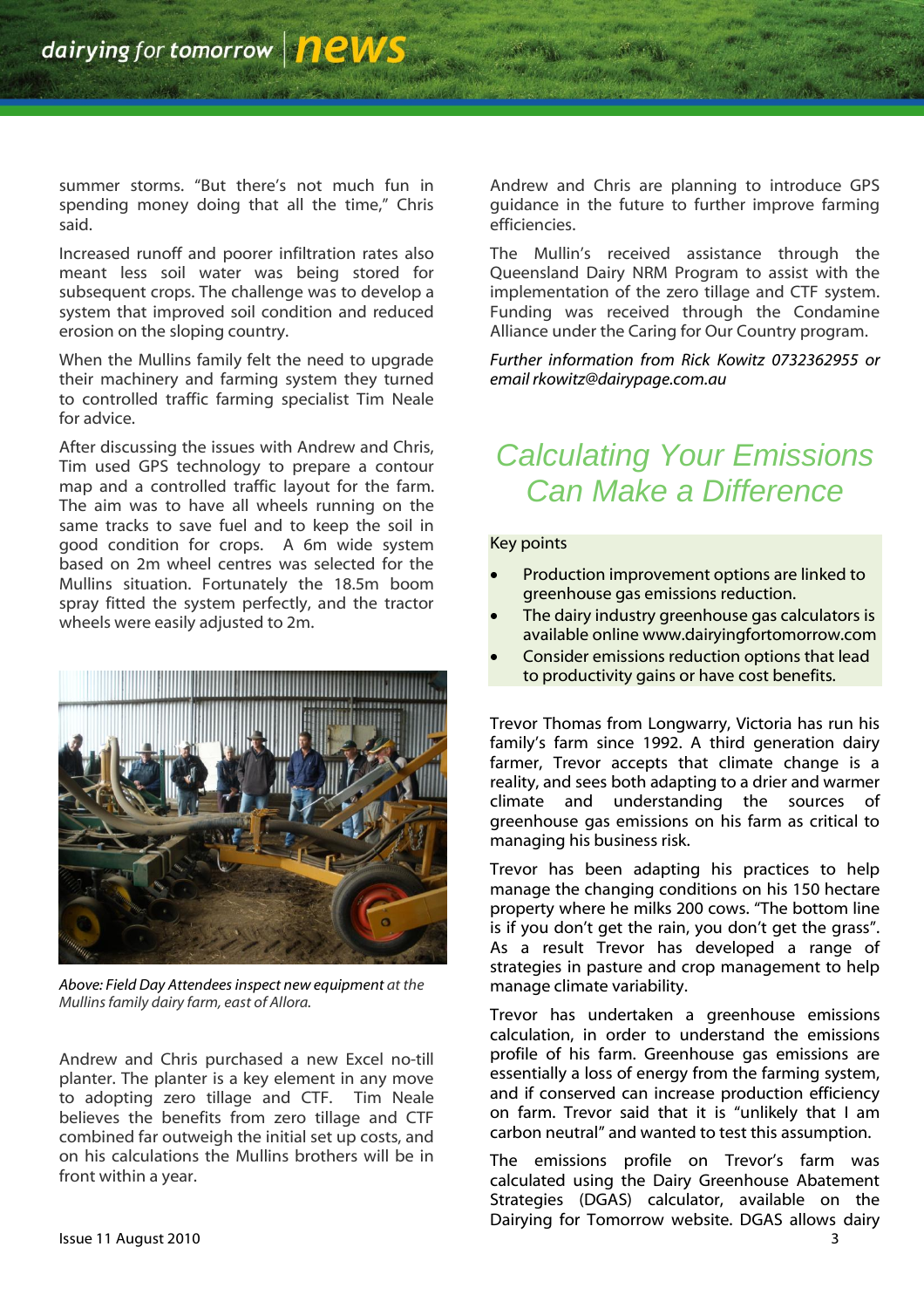farmers to find the sources of greenhouse gases for individual farms and to see the direct impact of farm activity on the level of emissions.

Dairy farm emissions can be calculated in two ways - Tonnes of carbon dioxide equivalent  $(CO_2e)$ per tonne of milk solids (MS) (where MS refers to milk fat and milk protein) of tonnes of  $CO<sub>2</sub>e$  per hectare. We use the term  $CO<sub>2</sub>e$  as a standardised way to describe all greenhouse gases. In the DGAS calculator methane is assumed to have a greenhouse warming potential 23 times that of carbon dioxide  $(CO<sub>2</sub>)$  while nitrous oxide has a greenhouse warming potential of 310. The total greenhouse gas emissions for Trevor"s farm are seen below.

| Table 1: Total greenhouse gas emissions of Trevor Thomas' |
|-----------------------------------------------------------|
| farm compared to Gippsland dairy farm ranges              |

| Emissions           | of<br>Tonnes<br>CO <sub>2</sub> e<br>per<br>tonne of Milk<br>Solids (MS) | <b>Tonnes</b><br>of<br>CO <sub>2</sub> e<br>per<br>hectare |
|---------------------|--------------------------------------------------------------------------|------------------------------------------------------------|
| Trevor Thomas' farm | 17.5                                                                     | 9                                                          |
| Gippsland average # | 13.6                                                                     | 10.1                                                       |
| Gippsland Range #   | $10.4 - 16.1$                                                            | $4.9 - 17.7$                                               |
| Victorian average # | 13.5                                                                     | 9.2                                                        |

# Figures calculated by University of Tasmania project *Accounting 4 Nutrients* (Pers comms. K.Christie, 2010)

The key sources of emissions on Trevor"s farm were methane (54%), from rumen fermentation, and nitrous oxide  $(N_2O)$  (22%) derived from fertiliser, dung, urine and indirect sources from leaching and ammonia. Embedded emissions (or emissions from pre-farm processes) from bought in feed, such as hay and silage, accounted for 16% of the total, whereas energy from fuel and electricity contributed only 8% of total emissions on farm.



Besides continuing to improve average cow productivity (i.e. through improved pasture management), actions which can help Trevor reduce his farm"s methane and nitrous oxide emissions include:

- **Extended lactation:** can reduce the energy demand of cows and methane by approximately 10%. Extended lactation has other benefits, such as reducing peak workload, cow health problems (due to less calving) and less heifer replacements are required. Milk in the extended lactation phase is higher in milk solids, making the milk more valuable per litre and there may be price incentives for milk produced outside peak supply months. Trevor has always considered extended lactation as an option for his herd, and has selected breeds suited for extended lactation.
- **Dietary oils:** Research has shown that feeding oils in a cow"s diet can reduce methane emissions. For every 1% of oil introduced in the diet (maximum 6%) there will be a 3.6% reduction in methane emissions. Introducing oils in autumn and summer, when pasture fat content is lower, is a way to reduce methane at no cost to production. "Dietary oils should be easy for feed companies to add into the diets" said Trevor.
- **Nitrification inhibitors**: coated fertilisers can reduce nitrous oxide losses by up to 40%. Reviewing the rate, timing and source of fertilisers on farm can also reduce nitrous oxide emissions.

"By looking at these strategies I hope to contribute to a reduction in greenhouse gases, which will hopefully be a win for the environment and a win for me in terms of cost and production at the same time" Trevor commented.

Acknowledging that the climate is changing and that managing emissions is a challenge for dairy farmers Trevor pointed out that, "we definitely have to change – emissions reduction and production improvement options on farm are all linked together".

*Through the Future Farming Strategy, the Victorian Government is providing information to enable farm businesses to plan for climate change. View more Farmers Taking Action case studies online at [www.dpi.vic.gov.au/climaterisk](http://www.dpi.vic.gov.au/climaterisk)*

*Further information contact Zita Ritchie DPI Victoria 0428 313 742 or email zita.ritchie@dpi.vic.gov.au*

Issue 11 August 2010 4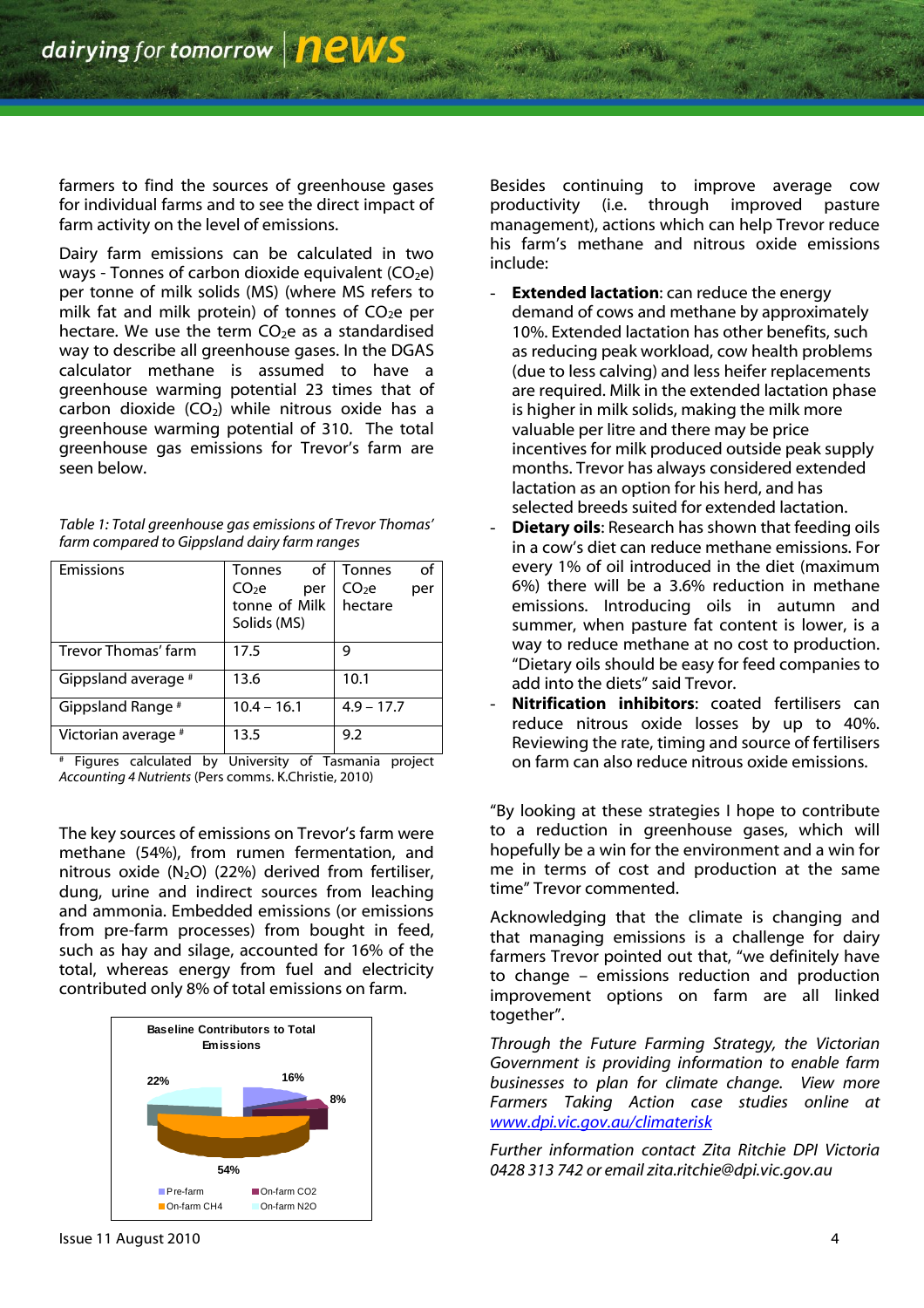## *Benefits of efficient effluent management*

Trevor and Brendon Ashby of Allendale East in south eastern South Australia have had a long association with the land; they are fourth and fifth generation farmer"s respectively. Both have seen a lot of changes within the dairy industry.

Their "Caveview" property milks 320 cows. The annual milk production is 2.2 million litres. Brendan says "our farm is a medium to high input system aiming for maximum production, while keeping infrastructure and labour costs low".

Over the past 10 years Trevor and Brendan have both recognised the benefits of undertaking nutrient budgets. With the rise in fertiliser costs about 18 months ago now, they both knew in order to keep their farm"s pasture production at its maximum potential, their effluent would have to play a bigger role in their nutrient budget.



*Above: Brendan Ashby standing in front of the solid separator on his farm at Allendale East in south eastern South Australia*

Together they sat down and developed a plan as to how they could revamp their effluent system, to incorporate their farm as a whole, instead of a couple of paddocks near the dairy with a Vaughan effluent sprinkler. One of the main issues Brendan said, "Was the liquid and solids were pugging our paddocks causing pasture deterioration, so we installed a separator and large pond to elevate this issue".

The Ashby"s have installed a simple, low maintenance system. The keydoller separator, separates the solids from the liquid in two stages; one, over a screen which is diverted to the pond for irrigation use; and two through a roll press on the front of the machine which is returned to the main sump pit. All of the effluent is retained on the property. The liquid is pumped from the pond over the irrigation season through two centre pivots. The solids are collected under the separator in a bunker. These are spread on irrigation and dryland areas.

Depending on soil and plant tissue tests conducted by their agronomist consultant Susan Hasse, Brendan said "We target deficient areas around the farm with solids thus allowing for efficient spreading of nutrients around the property". "Since installing the new system we have also reduced our fertiliser bill by some 25 to 50% during the irrigation season", Brendan commented.

The Ashby's completed a DairySAT a few months ago and said that it was a good check to see if they were on track as they could check their farm practices with best management practices. The checklist has provided them with direction for their future plans.

*This project is funded by the Department of Agriculture Fisheries and Forestry: Caring for our Country program and supported by DairySA.*

*Further information: Kylie Boston (DFT Coordinator) ph 0407 231 547 or email kylie@advantageag.net.au*

### *Nutrient Filter Pond-DemoDairy*

Students from the School for Student Leadership Gnurad Gundidj campus have been visiting DemoDAIRY regularly. Assisting with water testing activities, the students gained an insight into a technology which is being trialled at DemoDAIRY.

The Nutrient Filter Pond project (funded by Glenelg Hopkins CMA, Drain Tech and Corangamite Shire) aims to reduce nutrient runoff through the farm. By trapping run off in the pond before it enters the continued farm drainage lines it is hoped that some of the nutrient levels can be reduced.

Sub-surface drainage is a necessity for efficient farming in areas where wet soils are common. Nowhere is this more pertinent than in the high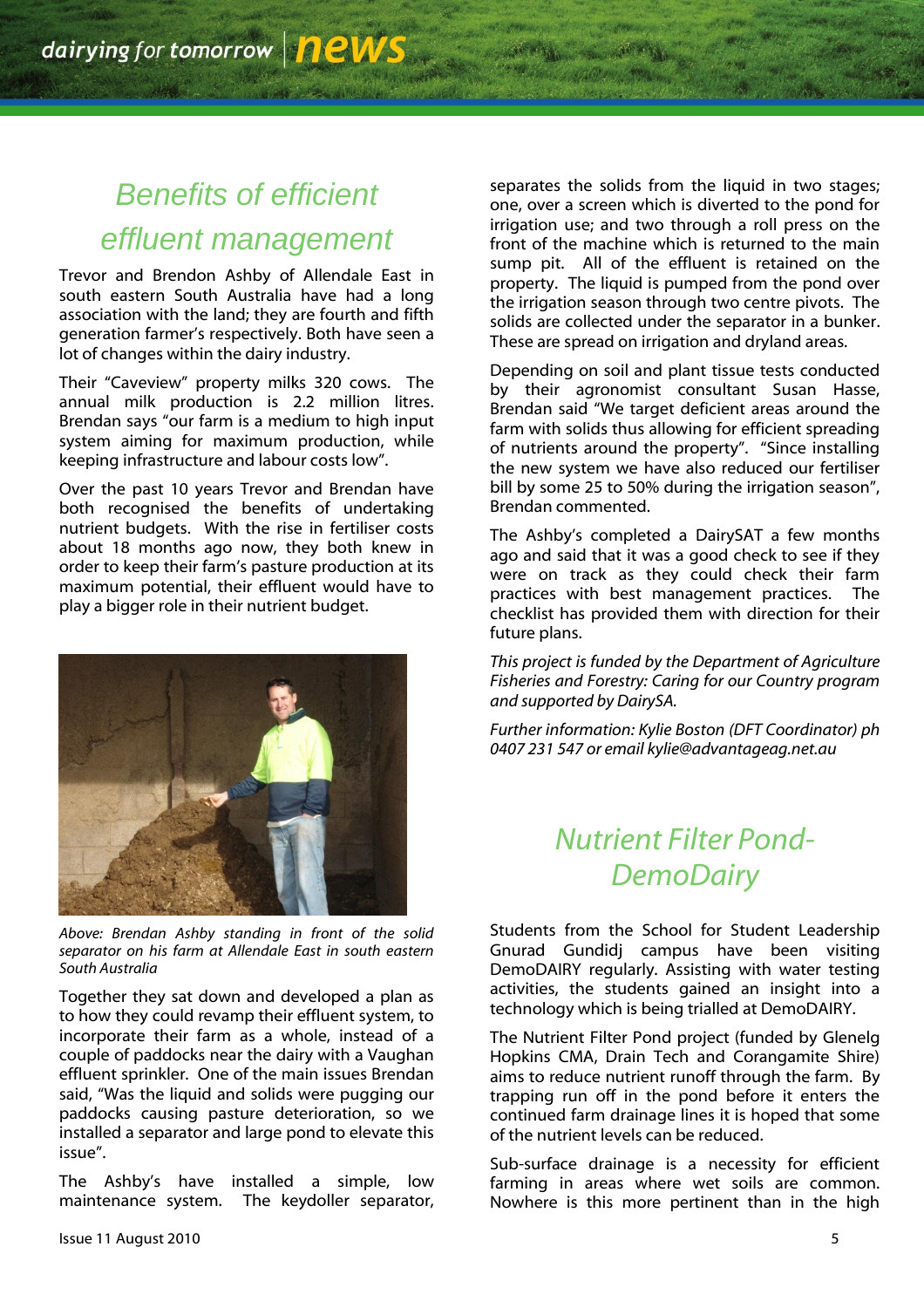rainfall grazing enterprises that are based in the heavy soil districts of South West Victoria. These grazing systems are inherently "leaky" in that high nutrient inputs and high animal by-product outputs are placed into an environment that has high and intense rainfall. This can lead to high rates of surface and sub-surface flows from paddocks to local watercourses.



*Above: Students taking water samples at DemoDairy*

The constructed nutrient filter ponds aim to intercept and treat nutrients before drainage water (or run off) reaches a stream or water body. Constructed ponds for this purpose can be located within surface drains or at the outlets of the drainage network of either surface or, more commonly, of sub-surface drains.

The use of low nutrient carbon-rich supplement such as woodchips can markedly increase the nitrate removal. Woodchip filters can remove and immobilise a proportion of the nitrogen passing through them, and provide a slow-release of organic matter that promotes bacterial conversion of nitrogen to nitrogen gas. These carbon rich<br>anaerobic environments are excellent at environments are excellent at converting a high proportion of nitrogen to inert N2 rather than the greenhouse gas N2O. Constructed ponds/wetlands are most efficient where flows variations are not extreme and nitrate loadings are not excessive, so they should be seen as a buffer and not replace sound management of grazing, nutrient and effluent application on drained land.

DemoDAIRY" nutrient filter pond system comprises of a 40 cubic metre wood chip filter leading to a 200 square metre wetland utilizing reed-bed technology for aerobic/anaerobic water treatment.

In 2009 Drain Tech completed the installation of the wood chip filter and construction of the Nutrient Filter Ponds. DemoDAIRY received funding from Corangamite Shire and Glenelg Hopkins CMA to begin the planting of the reeds to uptake the residual nutrients. With the help from Conservation Volunteers Australia, *Carex tereticaulis, Carex appressa and Carex tasmanica* were planted in the ponds, with *Lomandra longifolia* and *Leptospermum langierum* planted on the higher ground. Drain Tech also donated *Phragmites australis* which was planted at the site.

The first water quality testing has been completed with the results confirming that the system is filtering a level of nutrients from the water. Further water testing is required over the coming winter months to provide a more comprehensive data set.

*Further information from Louise Sheba 0409505686 or email louise@demodairy.org.au*

### *"Chemical safety: easier than you think"*

Travis Telford a dairy farmer near Mt Schank in the lower south east of South Australia, has recently completed the Dairy self assessment tool (DairySAT). Following the section on dairy chemicals he commented, "chemical safety on dairy farms is much easier than you think".

Travis went through the DairySAT process with trained facilitator Janice Perry. An action point from the process identified that improvements could be made to chemical storages and training of staff in chemical usage on the Telford"s family farm, Mundoolun Dairying.

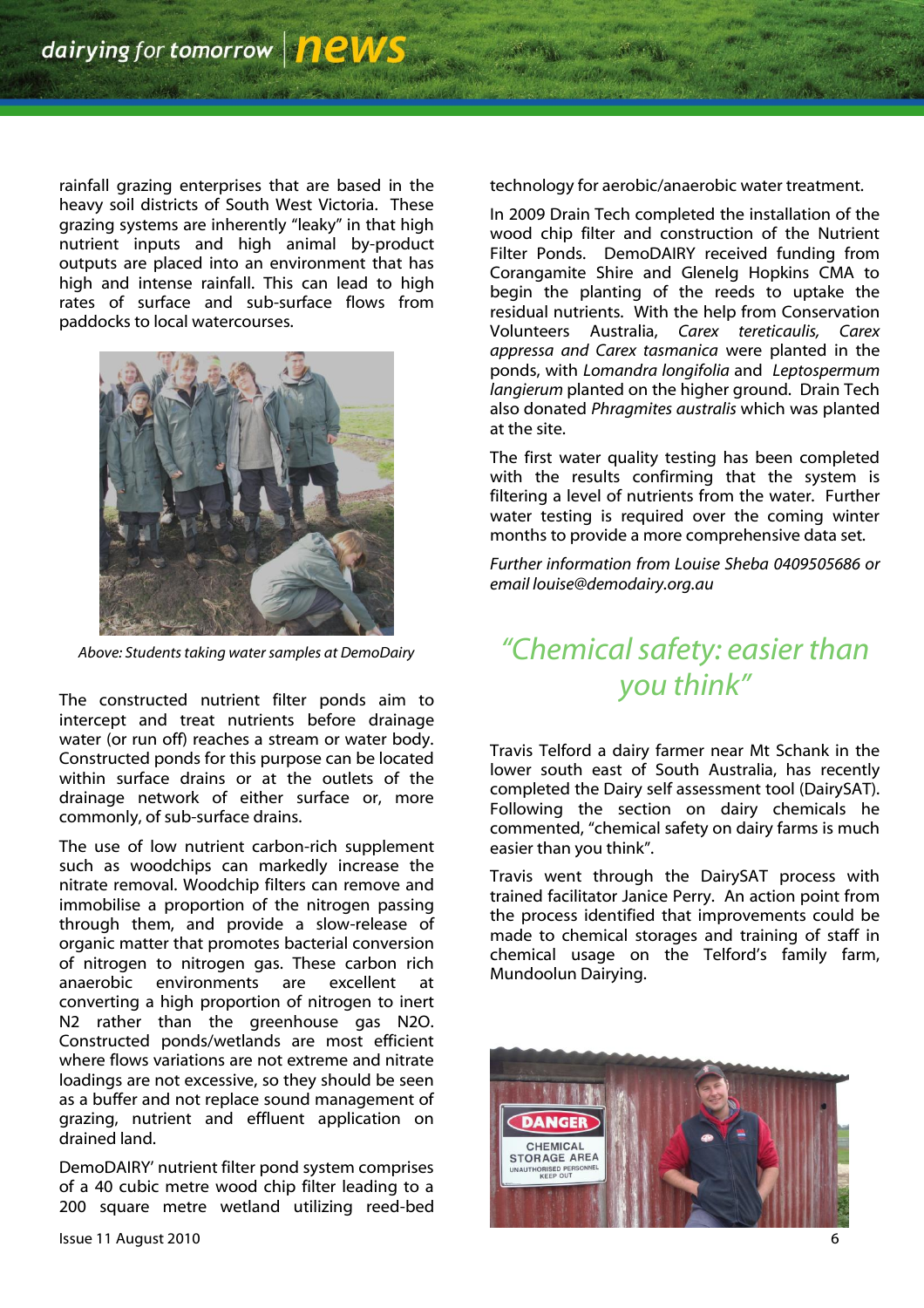#### *Above: Travis Telford at the new chemical storage shed.*

Mundoolun Dairying Pty Ltd milks 1750 cows on forage base irrigation. The annual milk production averages at 9,000 L per cow and around 650 milk solids per cow. The property is a split calving herd, 65% in the spring and 35% in autumn calving. Producing high quality home grown forage is the foundation to the Telford's farming system.

Travis is a member of the South East Regional Dairy Committee and was very interested in updating knowledge of chemical safety and storage. Mundoolun Dairying employs 11 staff along with family members so safety is an important part of their business.

The Dairy for Tomorrow project ran a successful training day at Mundoolun Dairying aimed at improving chemical knowledge and chemical handling skills for employees. Travis had his employees attend and commented "safety training in chemical handling is critical for a safe workplace". The day used an agronomist, vet and a field services officer to explain the following points:

- Learn about chemical safety
- Reading chemical labels
- Correct animal health application
- Handling dairy chemicals in the dairy shed
- Record keeping
- Storage of chemicals

"Employee safety is very important to us. To train our staff in chemical safety was a top priority. We do all our own spraying so to have a chemical shed with all the correct equipment is vital to achieving a high quality job."

"The action points and information provided during the DairySAT was very helpful in sorting out what was required to achieve a safe workplace", Travis said. I didn"t realise that it was that easy, it was just a matter of understanding what our requirements were. We now have a purpose built shed with good access to water for mixing chemicals." He concluded by saying that they now believe that they have a much safer workplace.

*This project is funded by the Department of Agriculture Fisheries and Forestry: Caring for our Country program and supported by DairySA.*

Further information, Kylie Boston *(DFT Coordinator, SE SA)* ph 0407 231 547 email kylie@advantageag.net.au

### *Dairy Moving Forward*

Dairy Moving Forward (DMF) is an initiative to develop a national pre-farm gate research development & extension (RD&E) strategy and capability plan for the Australian dairy industry. DMF provides the dairy industry"s contribution to the national Primary Industries Ministerial Council (PIMC) endorsed process of establishing national RD&E strategies for the primary industry sectors.

The DMF final plan will be made up of three modules;

- Module 1 will identify priority outcomes and the goals and objectives for dairy RD&E. It will also deal with the management of RD&E capability to meet current and future needs. The five priority areas within Module 1 are Resources, Farm Business Systems, Animals, People and Feedbase.
- Module 2 will identify approaches to align dairy RD&E investment to effectively implement the strategy and capability plan.
- Module 3 will focus on practice change to build capability for the future, with particular emphasis on improved extension.

In March 2010 the DMF steering committee identified six key outcomes for the Resources component of the DMF plan for development into comprehensive strategies. The six key outcomes are:

- An agreed industry pre farm gate sustainability reporting framework;
- Increased industry confidence to manage climate change;
- Increased industry capacity to reduce farm greenhouse gas emissions;
- Long term sustainability of nutrient use through greater understanding of nutrient loss pathways;
- Improved extension of nutrient management principles and practices; and
- Increased profit per ML of irrigation water used in the dairy industry

Over the past few weeks workshops made up of industry "experts" and relevant stakeholders have been held for each of the six outcome areas. These workshops have identified; potential strategies and